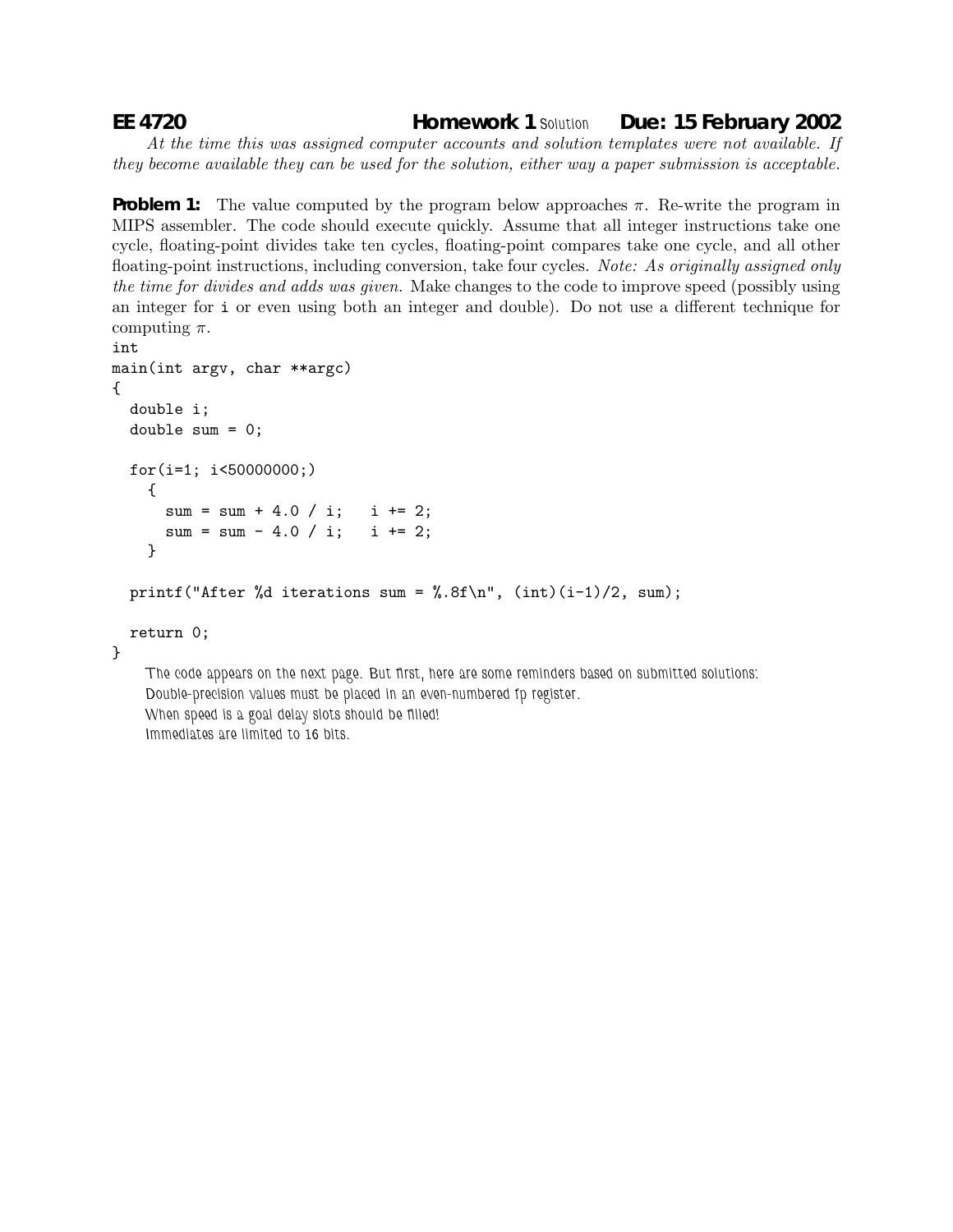```
# Solution to problem 1.
       .data
ITERATIONS:
       .double 50000000.0
MSG:
       .asciiz "After \frac{1}{2} / f0/.0f iterations sum = \frac{1}{2} / f2/.8f \n";
       .text
       .globl __start
__start:
       addi $t1, $0, 1
       mtc1 $t1, $f0
       cvt.d.w $f0, $f0 # f0 -> i
       add.d $f12, $f0, $f0 # f12 <- 2 (constant)
       add.d $f14, $f12, $f12 # f14 <- 4 (constant)
       la $t2, ITERATIONS
       1dc1 f16, 0(ft2) # f16 -> number of iterations.
       sub.d f2, f0, f0 # f2 -> sum <- 0 initialize
LOOP:
       div.d $f4, $f14, $f0 # 4.0 / i
       add.d $f0, $f0, $f12 # i+=2
       add.d $f2, $f2, $f4 # sum += 4.0/i
       div.d $f4, $f14, $f0 # 4.0 / i
       add.d $f0, $f0, $f12 # i+=2
       c.lt.d $f0, $f16
       bc1t LOOP
       sub.d $f2, $f2, $f4 # sum = 4.0/idiv.d $f16, $f16, $f12
       addi $v0, $0, 11
       la $a0, MSG
       syscall
       addi $v0, $0, 10
       syscall
```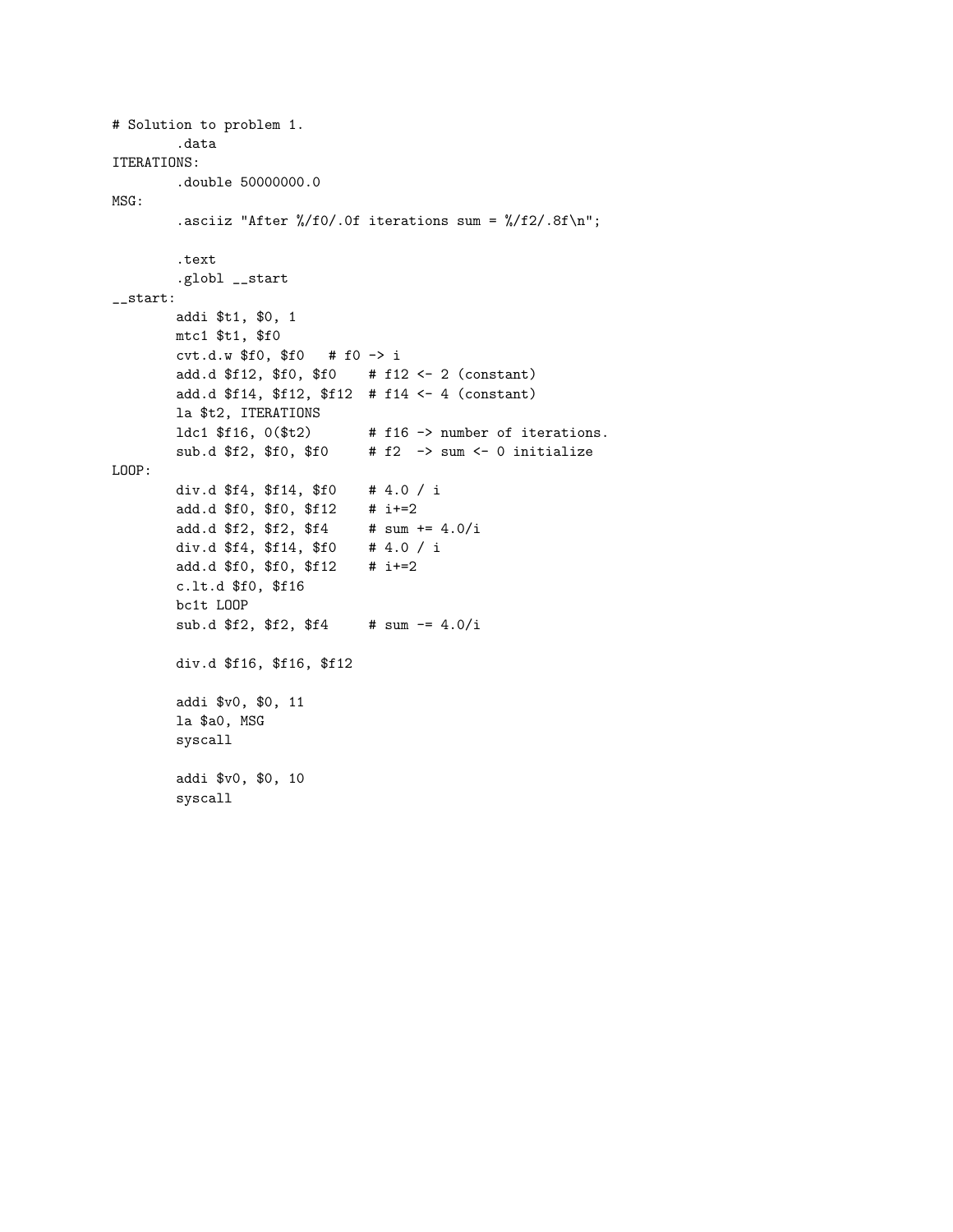**Problem 2:** The program below is used to generate a password based on the outcome of several rolls of a twenty-sided die. The program was compiled using the Sun Workshop Compiler 5.0 targeting SPARC V7 (-xarch=v7) and SPARC V9 (-xarch=v8plus, code which can run on a V9 processor with a 32-bit OS), the output of the compiler is shown for the for loop.

Use the V8 architecture manual to look up V7 instructions, available at

<http://www.ece.lsu.edu/ee4720/samv8.pdf>; the V9 architecture manual is available at <http://www.ece.lsu.edu/ee4720/samv9.pdf>.

Here are a few useful facts about SPARC:

Register names for SPARC are:  $\&80-\&87 \text{ (global)}$ ,  $\&10-\&17 \text{ (local)}$ ,  $\&10-\&17 \text{ (input)}$ ,  $\&00-\&07$ (output), and %f0-%f31 (floating point). Registers %fp (frame pointer) and %sp are aliases for %i6 and %o6, respectively. Register %g0 is a zero register.

Local variables (the only kind used in the code fragment shown) are stored in memory at some offset from the stack pointer (in %sp). For example, ldd [%sp+96],%f0 loads a local variable into register %f0.

All V7 and V8 integer registers are 32 bits. V9 registers are 64 bits but with the v8plus option only the 32 lower bits are used.

Unlike MIPS and DLX, the last register in an assembly language instruction is the destination. For example, add %g1, %g2, %g3, puts the sum of g1 and g2 in register g3.

Like MIPS, SPARC branches are delayed. Unlike MIPS, some delayed branches are annulled, indicated with a ",a" in the mnemonic. In an annulled branch the instruction in the delay slot is executed if and *only if* the branch is taken.

(*a*) For each compilation, identify which registers are used for which program variables. *See comments in the code on the following pages.*

(*b*) For each instruction used in the V9 version of the code but not in the V7 version, explain what it does and how it improves execution over the V7 version.

udivx*: performs 64-bit unsigned integer division. It's probably faster than the divide routine called in the V7 code.* mulx*: performs 64-bit multiplications, used for finding the remainder. It's probably faster than the remainder routine called in the V7 code.*

*Because the V9 uses divx and mulx it makes no procedure calls in the loop and so there is no need to save and restore the floating-point registers.*

fbul,a,pt *and* fbge,a,pt*: branches with prediction hints. Can speed execution if predictions correct and heeded by hardware.*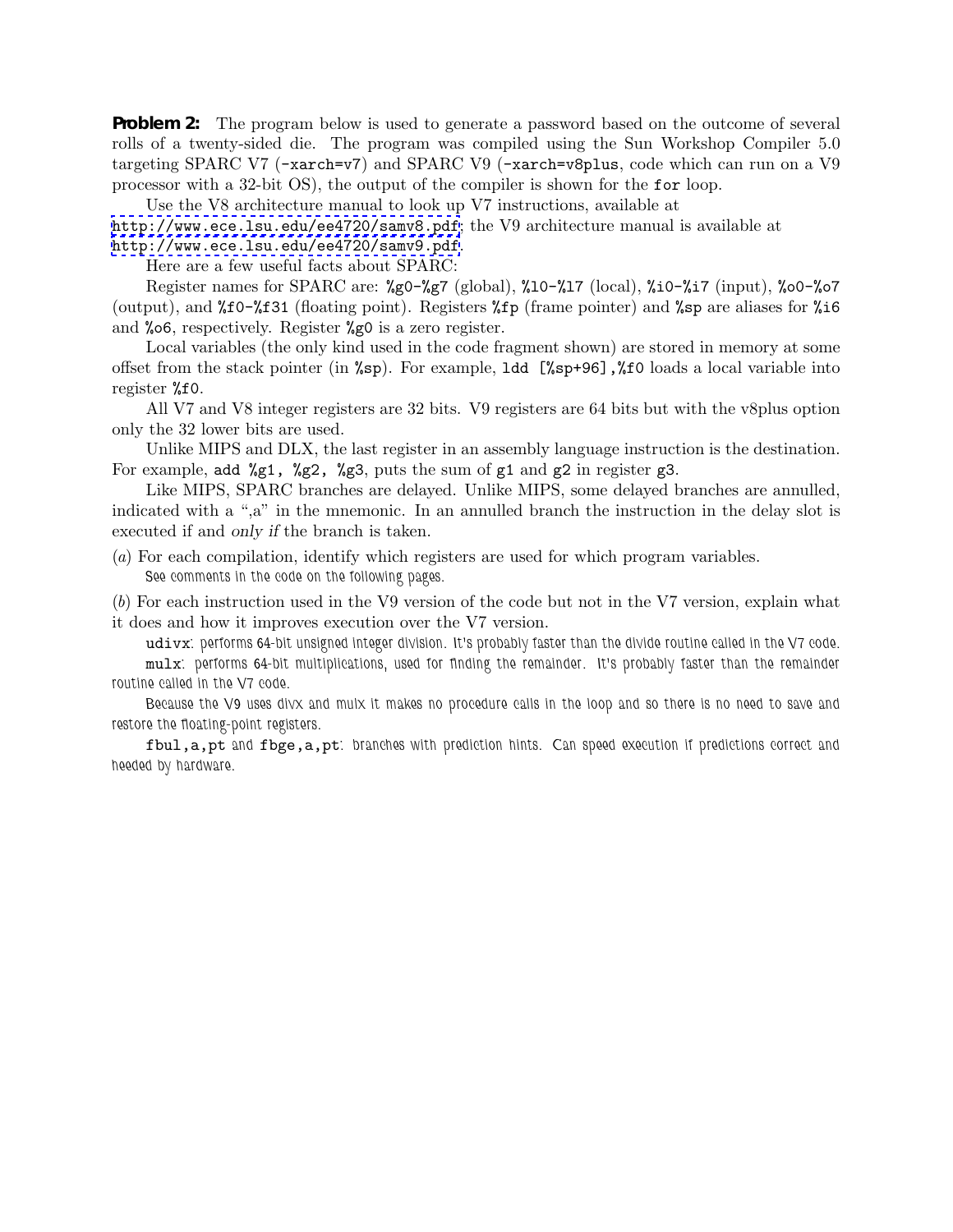```
! SOLUTION.
!
! Register Variable
! f0: bits_per_letter
! f30: bits
! {i1,i2}: seed (seed is 64 bits so two 32-bit registers used).
! i0: pw_ptr
!
! Note: fp registers are caller-saved (and caller-restored).
!
! Also see comments.
!
! Compiled with -xarch=v7
!
! 32 ! for(; bits >= bits_per_letter; bits -= bits_per_letter )
/* 0x010c 32 */ ldd [%sp+96],%f0 ! Load f0 from stack.
                    .L900000118:
/* 0x0110 32 */ fcmped %f30,%f0 ! Compare bits, bits_per_letter
/* 0x0114 */ nop
/* 0x0118 */ fbul .L77000009 ! Branch if less than
/* 0x011c */ or %g0,0,%o2
                    .L900000116:
! 33 ! {
! 34 ! *pw_ptr++ = 'a' + seed % 26;
/* 0x0120 34 */ or %g0,%i2,%o1 ! Move seed to {o0,o1}
/* 0x0124 */ or %g0,%i1,%o0 ! for procedure call.
/* 0x0128 */ or %g0,26,%o3 ! Move 26 to o3 for call.
/* 0x012c */ call __urem64 ! params = %o0 %o1 %o2 %o3 ! Result = %o0
/* 0x0130 */ std %f30,[%sp+104] ! Caller save.
/* 0x0134 */ add %01,97,%g2 ! {seed%26} + 'a'
/* 0x0138 */ stb %g2,[%i0] ! *pw_ptr={'a'+seed%26}
! 35 ! seed = seed / 26;
/* 0x013c 35 */ or %g0,%i1,%o0 ! Move seed to {o0,o1}
/* 0x0140 */ or %g0,0,%o2 ! and 26 to {o2,o3}
/* 0x0144 */ or %g0,26,%o3 ! for procedure call.
/* 0x0148 */ call __udiv64 ! params = %o0 %o1 %o2 %o3 ! Result = %o0
/* 0x014c */ or %g0,%i2,%o1
/* 0x0150 */ ldd [%sp+96],%f0 ! Caller restore
/* 0x0154 34 */ add %i0,1,%i0 ! pw_ptr++
/* 0x0158 35 */ or %g0,%o0,%i1 ! seed = {seed/26}
/* 0x015c */ ldd [%sp+104],%f30 ! Caller restore
/* 0x0160 */ fsubd %f30,%f0,%f30 ! bits -= bits_per_letter
/* 0x0164 */ fcmped %f30,%f0
/* 0x0168 */ or \frac{6}{20},\frac{6}{1},\frac{1}{2} ! seed = {seed/26}
/* 0x016c */ fbge .L900000116
/* 0x0170 */ or %g0,0,%o2
                    .L77000009:
```
! 36 ! }